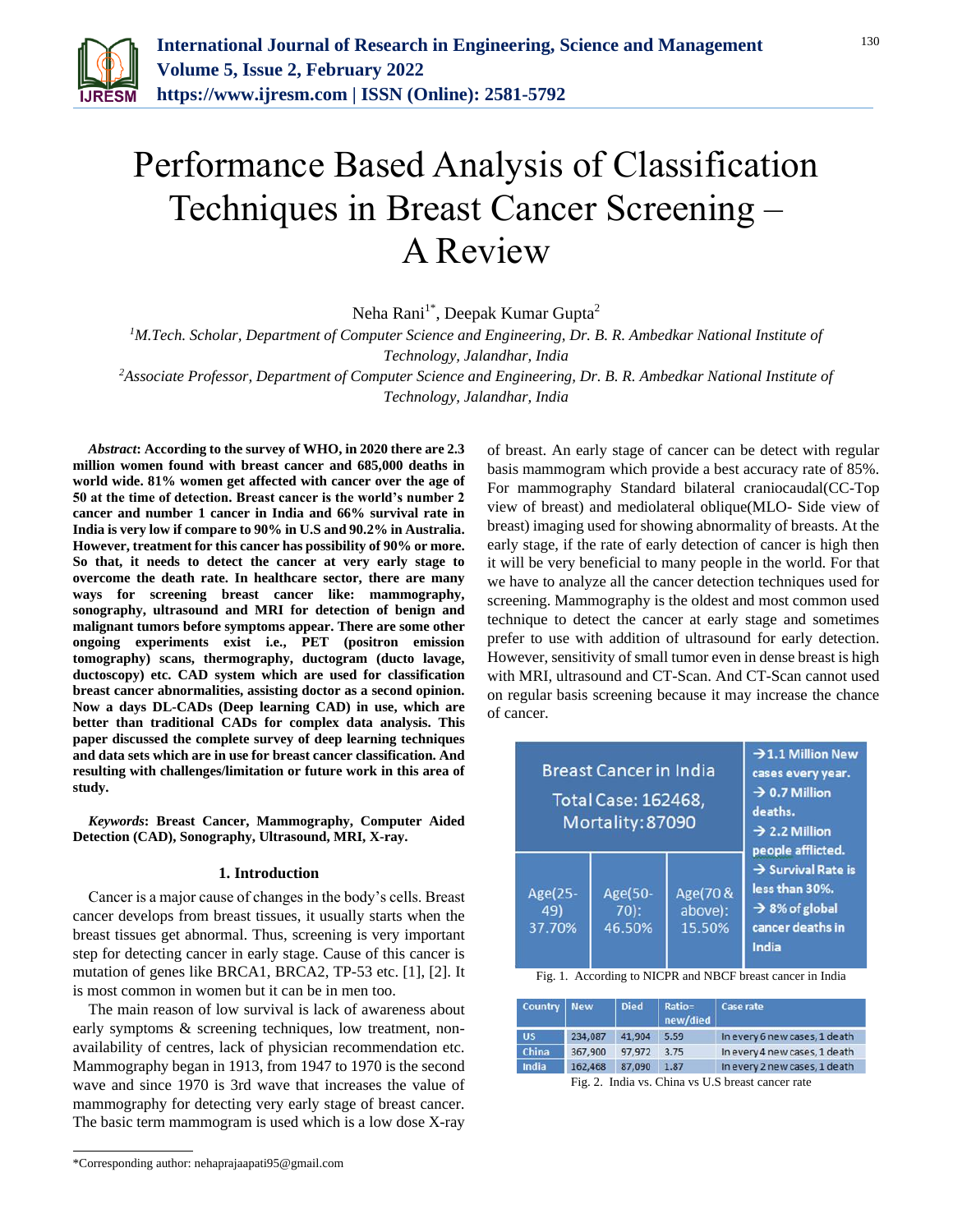| Performance analysis of existing breast cancer screening methods |          |                    |                    |                                                             |  |
|------------------------------------------------------------------|----------|--------------------|--------------------|-------------------------------------------------------------|--|
| <b>Method</b>                                                    | Accuracy | <b>Specificity</b> | <b>Sensitivity</b> | <b>Limitation</b>                                           |  |
| Film Mammography [1]                                             | 85%      | 88.9%              | 86.9%              | Not sufficient for all types of breasts                     |  |
| Digital Mammography [3]                                          | 68%      | 48%                | 83%                | Images are not fine as film mammograms have.                |  |
| Ultrasound [3]                                                   | 84%      | 86%                | 81%                | It cannot detect small tumors.                              |  |
| <b>MRI</b> [1]                                                   | 86.9%    | 95.5%              | $AUC = 0.948%$     | It cannot differentiate cancerous abnormalities.            |  |
| Tomosynthesis [3]                                                | 84%      | 86%                | 81%                | It's not sufficient for all age groups.                     |  |
| CEM (Contrast Enhanced Mammography) [3]                          | 89%      | 93.7%              | 89%                | It may become risk of allergy because of contrast material. |  |

Table 1

Whereas X-rays can also be sometimes found the cause of cancer and MRI has the drawback of low sensitivity, specificity, complex, and expensive technique and [1] if patient have pacemaker or any mental implant then MRI not suitable. Various [3] screening tests are available for breast cancer detection where breast examination is part of this. Although, high sensitivity, specificity, accuracy, ease of implementation, and affordability are the basic requirements for breast cancer screening methods. In most of the cases, breast cancer rate often found high in age of 55-65 groups. [4] One of the major problems with breast cancer treatment is cancer not timely detected because of less availability of breast cancer detection techniques which provide us best accuracy. Till now lots of discoveries have done on breast cancer, but there's still so much else to learn about how it forms and how to treats it effectively.

## *A. Breast Cancer Abnormalities*

Most of the cancer found after symptoms appear, but many women can get cancer without any symptom appear. Therefore, it is requirement of regular breast screening and early cancer detection techniques. The lymph system(network) which is a connection between lymph nodes, it helps for travelling the fluid from breast to other organs in body. If cancer cells enter in this lymph, it may spread cancer throughout the body.

Abnormalities can be of different size and different shapes in breast tissues as shown in figure,



Fig. 3. Types of abnormalities or masses

[5] BI-RADS is a classification of breast cancer as- sessment into seven classes (0 through 6); 0th-incomplete; 1stnegative/no masses; 2nd-non cancerous; 3rd-benign; 4thsuspicious; 5th-highly suggestive malignancy; 6th-malignancy. And mammography breast measurement can be divided into four classes with respect to breast tissues as following- A) mostly fatty, B) scattered fibro-glandular, C) heterogeneously dense, and D) extremely dense.

When cells become out of control, it is the sign of abnormality in body. Mostly breast cancer starts from ducts (vessels which carry milk to nipple) has chances of 85-90% that called ductal carcinoma.

Another major factor is of cancer start from glands (which make breast milk) has chances 10-15% that called lobular carcinoma. And some other cancer which start from other tissues are called lymphomas or sacromas.

#### *B. Experimental Techniques*

#### *1) Positron Emission Tomography (PET)*

[3] It takes the concept that abnormal tissues have large amount of metabolise compare to normal tissues and they also require higher food than normal. Whenever radioactive layer passes through the vein of patient then it divide abnormal cells quickly from normal cells after detection and provide us an image.

#### *2) Ductal Lavage and Ductoscopy*

[3] 85% of breast cancer start from milk ducts. Indication is bloody nipple discharge, yellow nipple discharge or prior history of breast cancer. Useful to identify very early stage of breast cancer which mammography cannot do. But it has low sensitivity and high specificity.

- In ductal lavage, catheter placed into duct and then removed. Subsequent cells will wash out and examine with microscope.
- In ductoscopy, catheter placed into duct with a light via nipple. Then lavage ducts injected with colored dye which helpful for giving shape of duct and abnormality shows with X-ray.

#### *3) Electrical Impedance Spectral Imaging (EIS)*

[3] This method can detect cell changes in real time. In this electrical current pass-through tissue layers of breast. It based on the concept such that the electric current passes in different ways from normal and abnormal tissues.

## *4) Microwave Imaging Spectroscopy (MIS)*

[3] Mi- crowave signal is used to detect cancer in breast and it achieved high precision. After passing microwave different tissues appear with different absorption and scattering rates.

# *5) Near Infrared (NIR) Spectral Imaging*

[3] This method basically based on reaction of electromagnetic radiation which are sensitive to blood and used for defining image of breast's hemoglobin. It useful to detect early stage of cancer.

#### **2. Dataset Used**

## *1) INbreast Database*

Origin of this database at Centro Hospitalar de S. Joao (CHSJ), Breast center. It basically the collection between April 2008 and July 2010 of FFDM (full field digital mammograms) format that contains 115 cases with 410 images. from 115 cases, 90 cases are from patient of both breasts affected and 25 cases from patient with two images per case. Images are in two types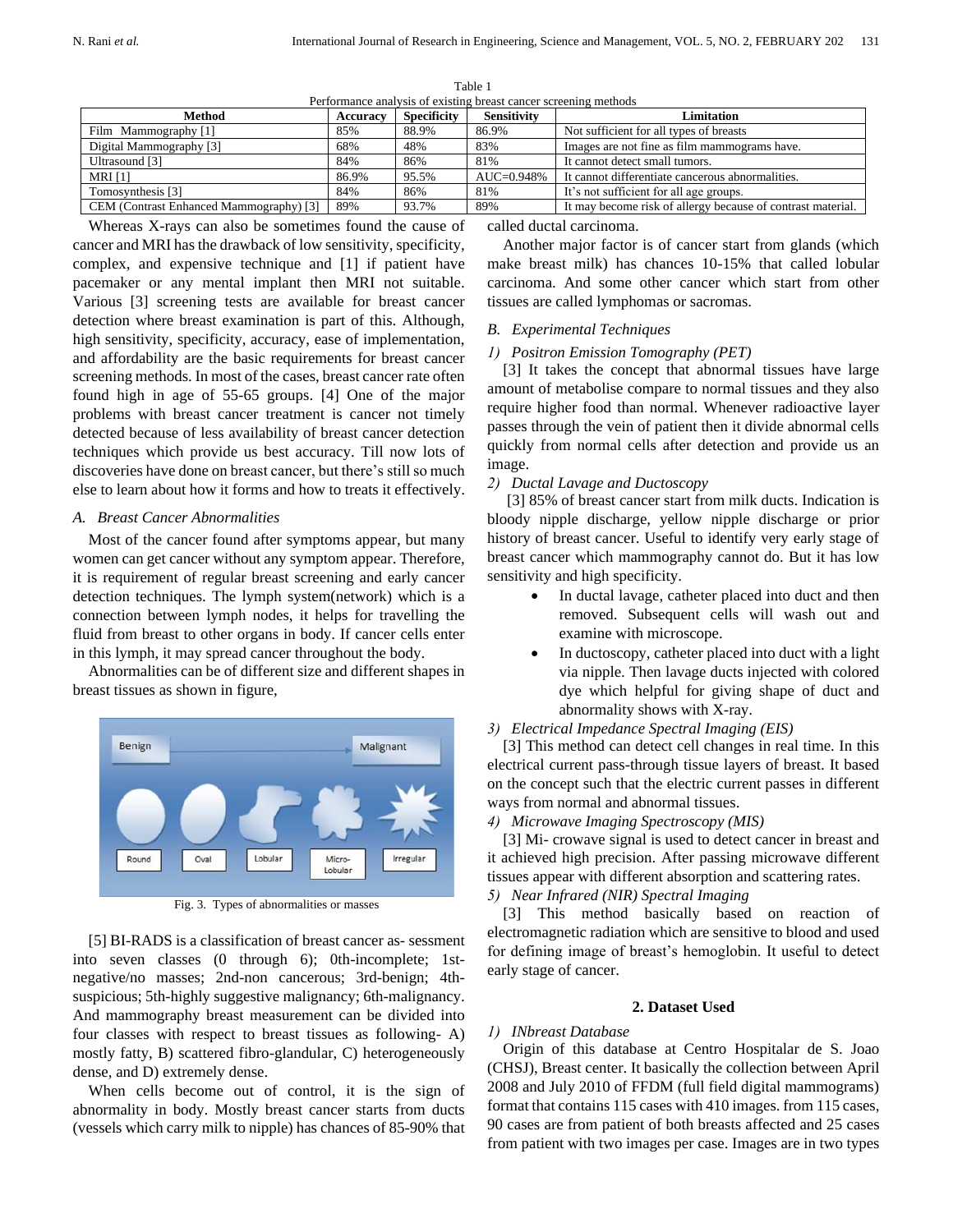of view: the craniocaudal (CC- Top view of breast) and the mediolateral oblique (MLO- Side view of breast). And the density of breast also classified in 4 types: 1- Fatty, 2- Scattered fibro glandular densities, 3- Heterogeneously dense, and 4- Extremely dense.

## *2) DDSM Dataset*

DDSM (Digital Database for Screening Mammography) is a collection of 2,620 scanned film mammography which has normal, benign, malignant cases and total of 10480 mammograms. The primary origin of this database is from the Breast Cancer Research Program of the U.S. Army Medical Research and Materiel Command.

# *3) OMI-DB Database*

Optimam Mammography Imaging Database (OMI-DB) is a centralized database of mam- mogram images wchich is a collection of clinical data from multiple NHS screening sites. It is a collection of 2,623 cases or 2D 34,104 images.

## *4) MIAS Dataset*

An organisation MIAS (Mammo- graphic Image Analysis Society) in UK generated this database which contains total of 322 digitised films which contain normal-208 films, benign-63 films and abnormal(malignant)- 51 films of 161 patients on 2.3GB 8mm (ExaByte) tape with resolution of 50 microns in PGM format and related to truth data. Size of all images are 1024 x 1024 and density range from 0-3.2.

## *5) CBIS-DDSM*

It stands for the Curated Breast Imaging Subset of DDSM(CBIS-DDSM). CBSI-DDSM is a DDSM's standardized and upgraded version. It contains total of 10,239 images of 6671 subjects on 163.6 GB and also including ROI segmentation and bounding boxes and pathological diagnosis for training data.

## *6) IRMA Dataset*

IRMA (Image Retrieval in Medical Applications) is a cooperative project of the Dept. of Medical Informative, the Dept. of Diagnostic Radiology, the Chair of Computer Science VI and Division of Medical Image Processing at the Aachen University of Technology (RWTH Aachen).

# *7) BCDR Database*

The main two objective of BREAST CANCER DIGITAL REPOSITORY(BCDR) database is to explore CAD's & diagnosis methods and to train medical stu- dents. It contains 1734 cases of mammography and ultrasound images and subdivided into two parts:

- Film Mammography-based Repository (BCDR-FM): It has total of 1010 cases, including 1125studies, 3703 MLO & CC mammograms and other 1517 segmentation's collected.
- Full Field Digital Mammography-based Repository (BCDR-DM): It has total of 724 cases, including 1042 studies, 3612 MLO & CC mammograms and other 818 segmentation's collected.

# *8) WBCD dataset*

WBCD (Wisconsin Breast Cancer Dataset) is a classification database from machine learning repository called UCI. There are two classes defined as benign and malignant. Fine needle aspirate (FNA) of breast mass computed from digitized images.

## *9) RCDT*

Radon Cumulative Distribution Transform (RCDT) are the processed images, usually used for detecting mammographically-occult (MO) cancer cases.

## **3. Deep Learning Techniques**

## *A. AlexNet*

In deep learning an achievement result in 2012 was AlexNet which is a total of 8-layer architecture. Where 5 layers are convolution layers & 3 layers are fully connected layers. And it used the filter sizes of 11x11, 5x5, 3x3 with approximately 62 millions parameters. It's top 1 accuracy is 57% and top 5 is 80.3%.

## *B. VGG 16*

It is a 19 layers model that uses only 3x3 filter and more convolution layers. Structure of over all VGG made with total 5 blocks where, first two blocks contain 2 convolution and 1 max pooling layer. And remaining three blocks contain 3 convolution and 1 max pooling layer. After 5 blocks 3 fully connected layers added, first 2 layers have 4096 neurons and remaining have 1000 neurons. It's top 1 accuracy is 71.3% and top 5 is 90.1%.

## *C. DenseNet*

Two layered neural network classifier (pre-trained CNN model namely DenseNet Model-DenseNet121, DenseNet169, DenseNet201) is an advanced CNN feed forward model which pretrained on ImageNet database. Some advantages of this model are: promoting facility of reuse of feature, reduction of the issue of gradient disappearance and reduce the no.of parameters etc.

## *D. GoogleNet*

It is a 22 layers model, which uses around 24 millions parameters with better performance than predecessors. It achieved lowest top 5 error rate of 6.67%.

## *E. ResNet*

Residual Network is any kind of advanced version of CNN with additional layers addition. It allows us train DNN upto 150+ layers successfully. Various variations of RestNet according to number of layers are- ResNet 18, ResNet 34, ResNet 50, ResNet 101, ResNet 110, ResNet 152, ResNet 164, ResNet 1202. ResNet 10 actually replaced VGG 16 very faster.

## *F. MobileNet*

It is a 53 layers model which is a eficient CNN for mobile applications. MobileNets are generally small in size, has low latency and low power. With MobileNet large size images gives better performance, it support input size of more than 32x32.

# *G. InceptionV3*

It developed by Google that support three types of filter sizes: 1x1, 3x3, 5x5, max pooling, around 1 millions param- eters and performed 78.1% accuracy on ImageNet dataset.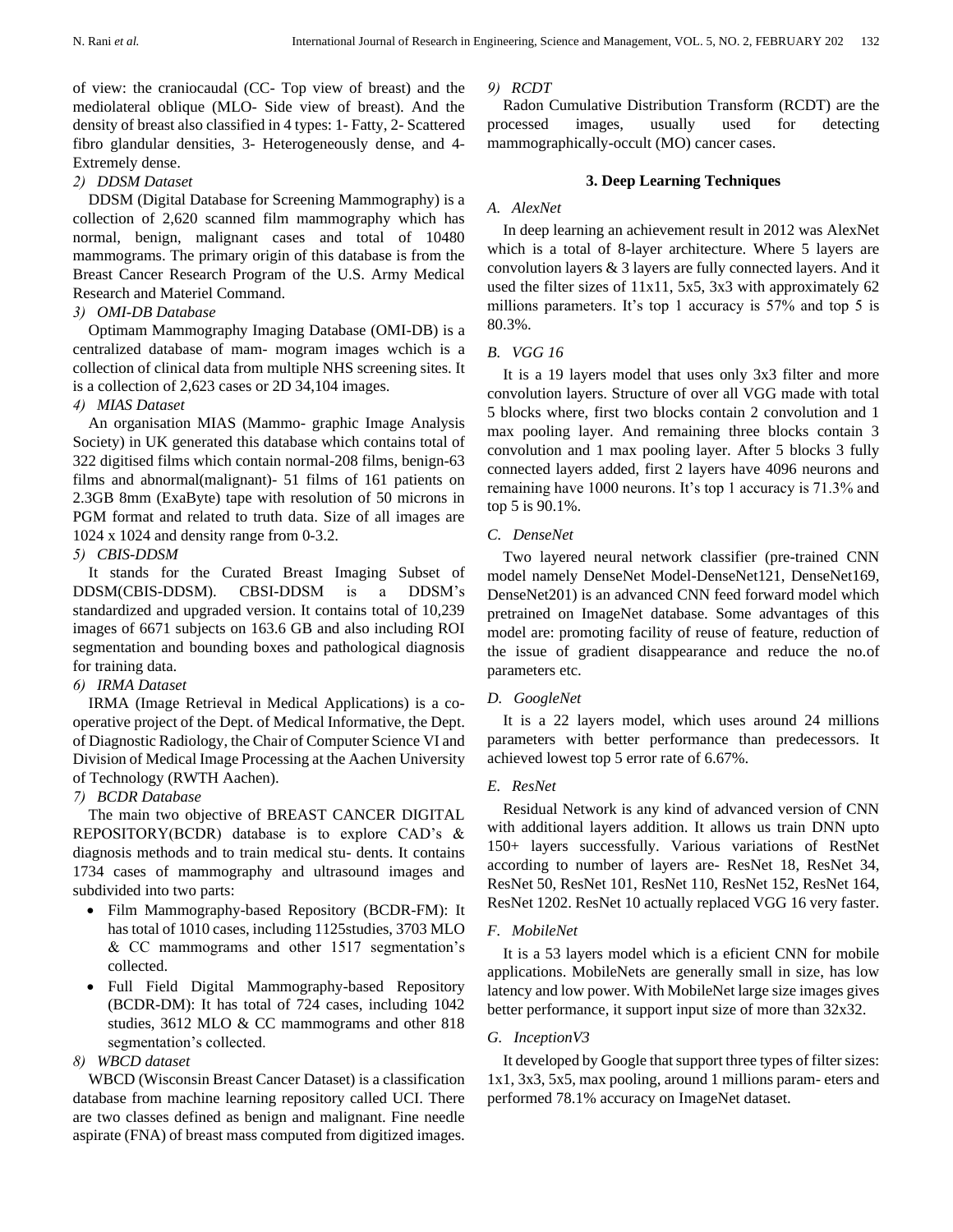#### *H. RNN (Recurrent Neural Network)*

These are robust type and powerful neural networks which useful in temporal dynamic or sequential data like audio, vedio, time series, speech, weather etc. LSTP (long short-term memory) networks are special type of RNN which capable of handling long term dependencies.

#### **4. Literature Survey**

[1] It's a survey of CADs system, and mainly focused on findings for further improvements in CADs. In this study author discussed that the CAD system can be implement for unsupervised ML algorithms to classify the images for improving performance of CADs.

According to a case study [5] of the American College of Radiology (ACR), defined that the breast density has an impact on mammography. In [6] they compared various DL methods, and also concluded that MRI can be a cause of allergy in patient. By comparing various DCNN [6] the maximum result of MLP (Multilayer Perceptron) algorithm has 99.04% which classify data into two classes as benign or malignant. In [7] they defined that some DCNN i.e., Pix2pixHD gives 27.67% precision & 44.51% sensitivity; GGGAN gives 44.77% pre- cision & 68.21 sensitivity%; MSE gives 30.28% precision & 38.15% sensitivity; GGGAN-VGG gives 46.83% precision & 75.14% sensitivity, FFDM gives 50% precision & 83.24% sen- sitivity and Re-projection gives 43.21% precision & 67.63% sensitivity on combination of DBT and FFDM images. They concluded their result with 1077 cases of malignant and col- lected 122 cases independently. With the concept of DCNN by using MIAS (Mammogram Image Analysis Society) dataset, ConvNet model [8] provides 97% accuracy but limitation is of high false +ve ratio. MIAS is a small database included with noise and low-resolution images.

[2] With DL-CAD (deep learning-CAD) achieved 92% accuracy. In this study, they discussed a complete comparison among various deep learning methods on different data sets of different screening techniques as tabular form. In [13], InceptionV3, DenseNet21, ResNet50, VGG-16 and MobileNet applied on MIAS, DDSM and CBIS-DDSM datasets which classify the data into two class. They also proposed a modified U-Net for segmentation and augmentation on DDSM images and then applied InceptionV3, DenseNet21, ResNet50, VGG-16 and MobileNet. There InceptionV3 achieved maximum result which is accuracy-98.87%, sensitivity-98.18%, AUC-

98.88%, precision-78.79%, F1-score-97.99.

[17] proposed a Conditional Generative Adversarial Network (CGAN) on RCDT images, where they used magenta-green fusion for making difference between images. And RCDT images defined in two ways as real and simulated groups. Then VGG-16 CNN performed on fused, real and simulated RCDT images which gives AUC-0.77 with 95% CI of [0.71, 0.83] in CNN fused, AUC-0.70 with 95% CI of [0.64, 0.77] in real CNN and AUC-0.68 with 95% CI of [0.62,0.75] in simulated CNN. They removed some VGG layers for preventing over fitting, concluded that CNN- fused is better than CNN real or CNN simulated.

[10] proposed a new type of classifier TV-CNN (two view-CNN) by combining CNN and RNN on DDSM with 94.7% accuracy, 94.1% recall, 96.8% AUC and it classifies the images in benign and malignant. They combined residual block with convolution as a base classifier Convolution NN and feature fused by using GRU (gate Recurrent Unit). According to [18] an advance deep CNN model achieved performance 88% compare to performance of ResNet with 81.5% which defined abnormalities in breast into four classes as: masses, calcification, carcinomas and asymmetry. But it has overfitting problem, therefore it cannot use for complex data. However, most of the classifier divided the images into two classes but more classes can be introduced by using other features.

Another CAD [19] system by using FFDM images achieved 92.9% accuracy with temporal subtraction which is 7% more than that of temporal analysis (85.7% accuracy). It proved that the temporal subtraction can achieve better performance and this CAD system extracted 28 feature which further classified into four categories-shape, intensity, First-Order Statistics (FOS) and Gray Level Co-occurrence Matrix features (GLCM). ResNet50 with ADAM optimizer in [12] trained model for 2D and 3D images, 2D images classified as 0 or 1 and 3D images classified by taking result from 2D model. This model learned with learning rate from 0.000001 to 0.00001 and database created from DDSM, OMI-DB, US clinical sites (site-A, site-B, site-C, site-D, site-E) which gave AUC:  $0.957 \pm$  $0.010(0.959± 0.008$  using all negatives) and avg specificity: 69.9%. [11] developed a deep learning CNN to segment and classify various types of breast abnormalities using SVM. Primary prevention of breast cancer is to identify the cause like BRCA1, BRCA2 and TP53 gene mutation. Unlike existing studies which classified cancer into two classes, it is the model

| <b>Publication</b>            | Methodology                                             | <b>Accuracy, Sensitivity, Specificity</b> | <b>AUC</b>         |
|-------------------------------|---------------------------------------------------------|-------------------------------------------|--------------------|
| S.Bagchi, et al. [1]          | <b>CADs</b>                                             | 95%                                       |                    |
| S. A. Chikarmane, et al. [9]  | FFDM, DBT                                               | DBT-97%FFDM-97%                           |                    |
| H. Li, J. Niu, et al $[10]$   | ResNet                                                  | 94.7%                                     | 0.968              |
| H. D. Quy, et al. [11]        | DenseNet121, DenseNet169, DenseNet201                   | DenseNet121: 97.64%, 99.21%,              | 98.87%,            |
|                               |                                                         | 94.44% DenseNet169: 98.03%,               | 98.98%,            |
|                               |                                                         | 99.02%, 96.03% DenseNet201:               | 98.79%             |
|                               |                                                         | 98.16%, 98.82%, 96.82%                    |                    |
| W. Lotter, et al. $[12]$      | CNN (ResNet-50) & Adam                                  | $-0.69.9\%$                               | 0.957              |
| W.M. Salama, et al. [13]      | <b>Automated CNN</b>                                    | 98.87%, 98.98%, 98.79%                    | 0.988              |
| C. Zhang, et al. $[14]$       | DenseNet (A-Normal & abnormal and B-Benign & malignant) | A-94.92%, 96.52%, B-95.24%, 96.11%        | $A-0.95 \& B-0.95$ |
| S. J. S. Gardezi, et al. [15] | VGG 16                                                  | 98%                                       | 1.0                |
| S. Shakeel, et al. [16]       | AlexNet                                                 | 88.7%                                     | 0.885              |

Table 2 Performance analysis based on methodology and parameters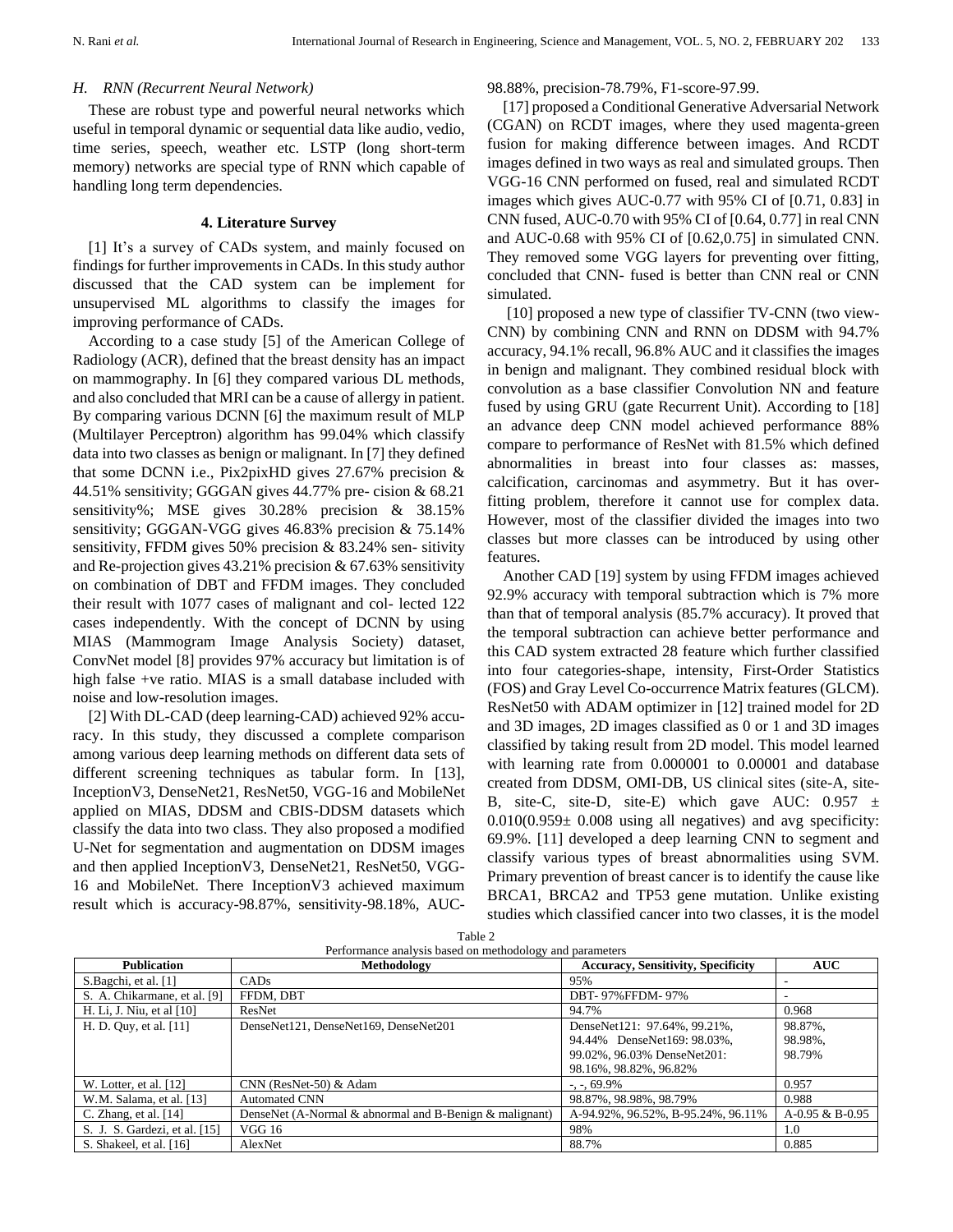| <b>Publication</b>                 | <b>Database</b>                                                                        | <b>Methodology Used</b>                                      | Data<br><b>Source</b> | #Classes                 | #Images                                    | Image<br><b>Size</b> |
|------------------------------------|----------------------------------------------------------------------------------------|--------------------------------------------------------------|-----------------------|--------------------------|--------------------------------------------|----------------------|
| S. Bagchi, et al. [1]              | <b>MIAS</b>                                                                            | various CAD system                                           | kaggle                | $\overline{2}$           | 322                                        | 1024x1024            |
| S. A. Chikarmane,<br>et al. $[9]$  | FFDM (5706 examinations<br>4091 patients),<br>DBT (4440 examinations<br>3647 patients) | FFDM, DBT                                                    | Clinical<br>data      | $\overline{\phantom{0}}$ | $\overline{\phantom{a}}$                   |                      |
| H. Li, J. Niu, et al.<br>[10]      | <b>DDSM</b>                                                                            | ResNet                                                       | kaggle                | 3                        | 2620                                       | 299x299              |
| H. D. Quy, et al.<br>[11]          | <b>Subset of INbreast</b><br>Database (PNG Images)                                     | DenseNet Model-DenseNet121,<br>DenseNet169.<br>DenseNet201   | kaggle                | $\overline{\phantom{0}}$ | 410                                        | 224x224              |
| W. Lotter, et al.<br>[12]          | DDSM, OMI-DB,<br>US clinical sites                                                     | CNN (ResNet-50) & Adam                                       | $\overline{a}$        | $\overline{2}$           | $\overline{\phantom{a}}$                   | ÷                    |
| W. M. Salama, et<br>al. [13]       | MIAS, DDSM, CBIS-<br><b>DDSM</b>                                                       | <b>Automated CNN</b>                                         | kaggle                | $\mathfrak{2}$           | MIAS-322,<br>DDSM-564, CBIS-<br>$DDSM-330$ |                      |
| C. Zhang, et al. $[14]$            | <b>DDSM</b>                                                                            | DenseNet (A-normal & abnormal<br>and B-benign $&$ malignant) | kaggle                | 3                        | 10,480                                     | 512x512              |
| S. J. S. Gardezi, et<br>al. $[15]$ | <b>IRMA</b>                                                                            | VGG-16 wtih KNN&SVM                                          | kaggle                | $\mathfrak{2}$           | 1733                                       | 224x224              |
| S. Shakeel, et al.<br>[16]         | DDSM-BCRP, INbreast                                                                    | AlexNet                                                      | github                | 2                        | $\overline{\phantom{a}}$                   | 224x224              |

Table 3 Literature survey based on methodologies, datasets and parameters

improved disease management and classify four classes and has 88%accuracy. Four classes are: 1. masses, 2. calcifications, 3. carcinomas and 4. asymmetry mammograms.

They applied pre-trained ResNet50 to overcome over-fitting models. And introduced enhanced deep CNN model by varying learning rate. This model may perform better with additional layers or by using other optimizer i.e. ADAM or any other advance optimizer.



**5. Performance Parameters**

Fig. 4. Confusion matrix

Where, TP (True Positive)-Patient has cancer that were correctly identified by algorithm; TN (True Negative)-Patient did not have cancer that were correctly identified by algorithm; FP (False Positive)- Patient has cancer but algorithm said they didn't; FN (False Negative)- Patient do not have cancer but algorithm says they do.

*a) Accuracy:* Actually, right result by the algorithm.

$$
Accuracy = \frac{TP + TN}{TP + FP + TN + FN}
$$
 (1)

*b) Sensitivity (recall):* Rightly identified by algorithm from actual right and also mentioned with TPR (true

$$
Sensitivity = \frac{TP}{TP + TN}
$$
 (2)

*c) Specificity(Precision):* Rightly identified by algorithm from the total of actual right identified by algorithm also termed as positive predicted value (PPV). It very Useful for spam detection.

$$
Specificity = \frac{TN}{FP + TN} \text{ or } \frac{TP}{TP + FP}
$$
 (3)

*d) F1-Score:* Also called harmonic mean of sensitivity (recall) and specificity.

$$
F1Score = \frac{2 \times Sensitivity \times Specificity}{Sensitivity + Specificity}
$$
 (4)

- *e) Receiver Operating Characteristic (ROC) Curve:* Plotting a graph by using TPR (true +ve rate) and TNR (true -ve rate) is called ROC.
- *f) Area Under the Curve (AUC):* It measures the degree of separability in entire two-dimensional area and represent the total area under ROC curve.
- *g) Confidence Interval (CI):* It represents the statistics of a parameter fall between pair of values around the mean value. Basically, the mean of our estimated value to the variation in estimate.

#### **6. Conclusion and Future Scope**

*Conclusion:* Through this study we have discussed about the performance of various breast cancer screening techniques, available data sets and deep CNN methods. We found, there is a limitation of limited data available for every type of breast cancer abnormality which is a challenge for multi-class classification of breast cancer. And another challenge is result